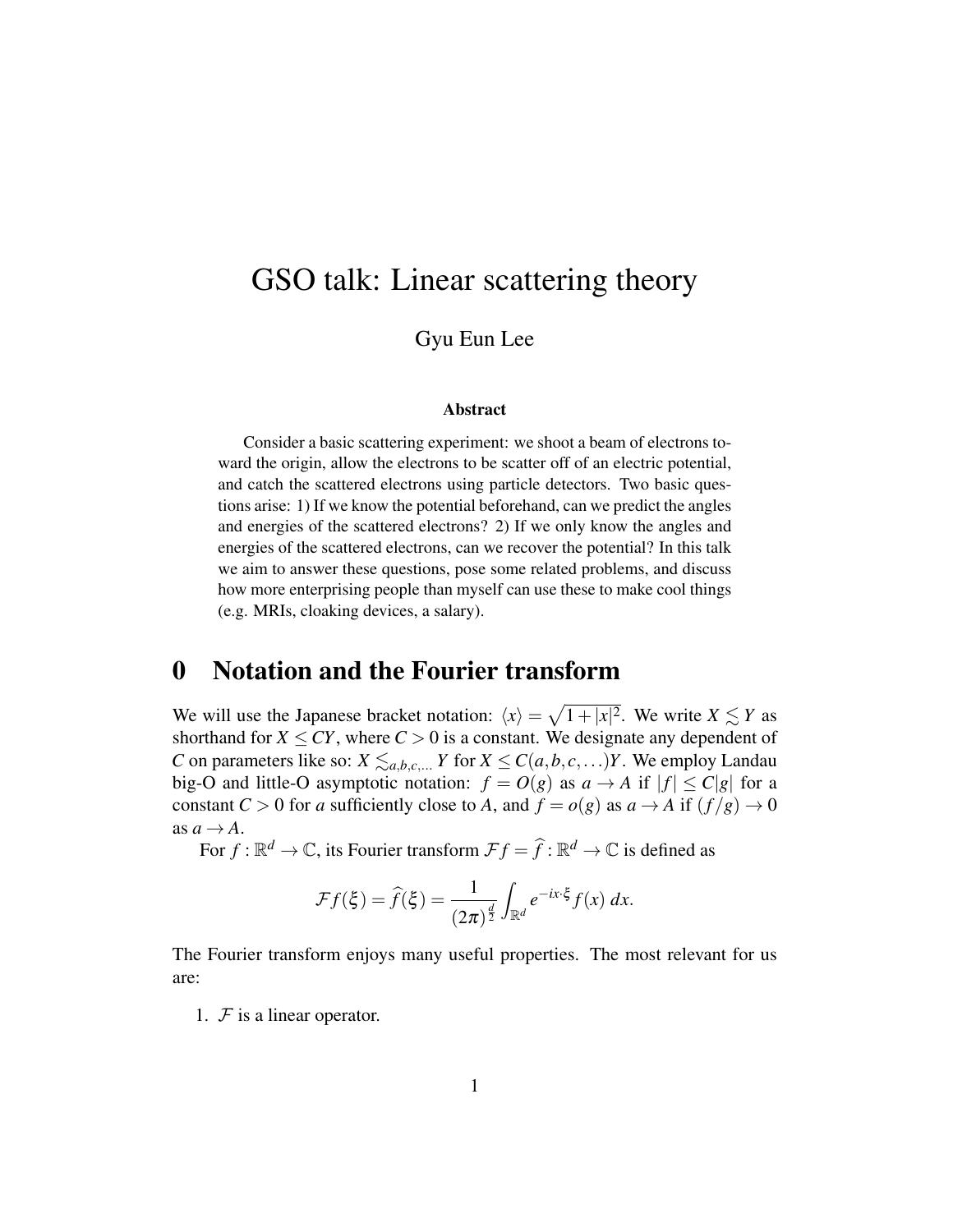2.  $F$  has an inverse defined by

$$
\mathcal{F}^{-1}g(x) = \frac{1}{(2\pi)^{\frac{d}{2}}} \int_{\mathbb{R}^d} e^{ix\cdot\xi} g(\xi) \, d\xi.
$$

- 3. F and  $\mathcal{F}^{-1}$  intertwine differentiation and polynomial multiplication:  $\mathcal{F}(\partial_{x_j}f)(\xi)$  =  $i\xi_j \mathcal{F} f(\xi)$ ,  $\mathcal{F}^{-1}(\partial_{\xi_j} g)(x) = -ix_j \mathcal{F} g(x)$ .
- 4. F and  $\mathcal{F}^{-1}$  intertwine pointwise products and convolution:  $\mathcal{F}(fg) = \mathcal{F}f *$  $\mathcal{F}g, \mathcal{F}^{-1}(fg) = \mathcal{F}^{-1}f * \mathcal{F}^{-1}g.$
- 5.  $\mathcal{F}(e^{i\boldsymbol{\omega}\cdot\boldsymbol{x}}f)(\boldsymbol{\xi}) = \mathcal{F}(f)(\boldsymbol{\xi}-\boldsymbol{\omega}).$

*Remark* 0.1*.* We will only provide sketches of most proofs in these notes. A gentle introduction to the material is [\[1,](#page-11-0) Sections IV.5]. Complete proofs of most assertions can be found in [\[2,](#page-11-1) Chapters III - IV], upon which these notes are based.

## 1 The scattering problem for the linear Schrödinger equation

The linear Schrödinger equation with time-independent potential

<span id="page-1-0"></span>
$$
-i\partial_t \psi - \Delta \psi + Q(x)\psi = 0, \ \psi = \psi(t, x), \ (t, x) \in \mathbb{R}_t \times \mathbb{R}_x^d, \tag{1.1}
$$

is a well-known PDE that models the time evolution of a quantum wavefunction in the presence of the potential *Q*. By *scattering* we mean that we consider solutions to [\(1.1\)](#page-1-0) of the form  $\psi(t,x) = e^{-ik^2t}u(x)$ , modelling a steady beam of electrons with constant energy. (This is justified through the de Broglie relation "frequency ∼ energy.") Substituting this ansatz into the equation, we arrive at the *Helmholtz equation*

<span id="page-1-1"></span>
$$
(-k^2 - \Delta + Q(x))u = 0.
$$
 (1.2)

When  $Q(x) \equiv 0$ , this equation can be solved using the Fourier transform, yielding *plane wave solutions* of the form  $u(x) = e^{ik\omega \cdot x}$ , where  $\omega \in \mathbb{R}^d$  with  $|\omega| = 1$ . However, when  $Q(x) \neq 0$ , we (formally) have a correction term:

$$
u(x) = e^{ik\omega \cdot x} + v(x, \omega, k).
$$

The function *u* with this correction  $v(x, \omega, k)$  is known as the *distorted plane wave*. Our goal in these notes is to answer, at least for a potential *Q* with sufficiently rapid decay, the following two questions: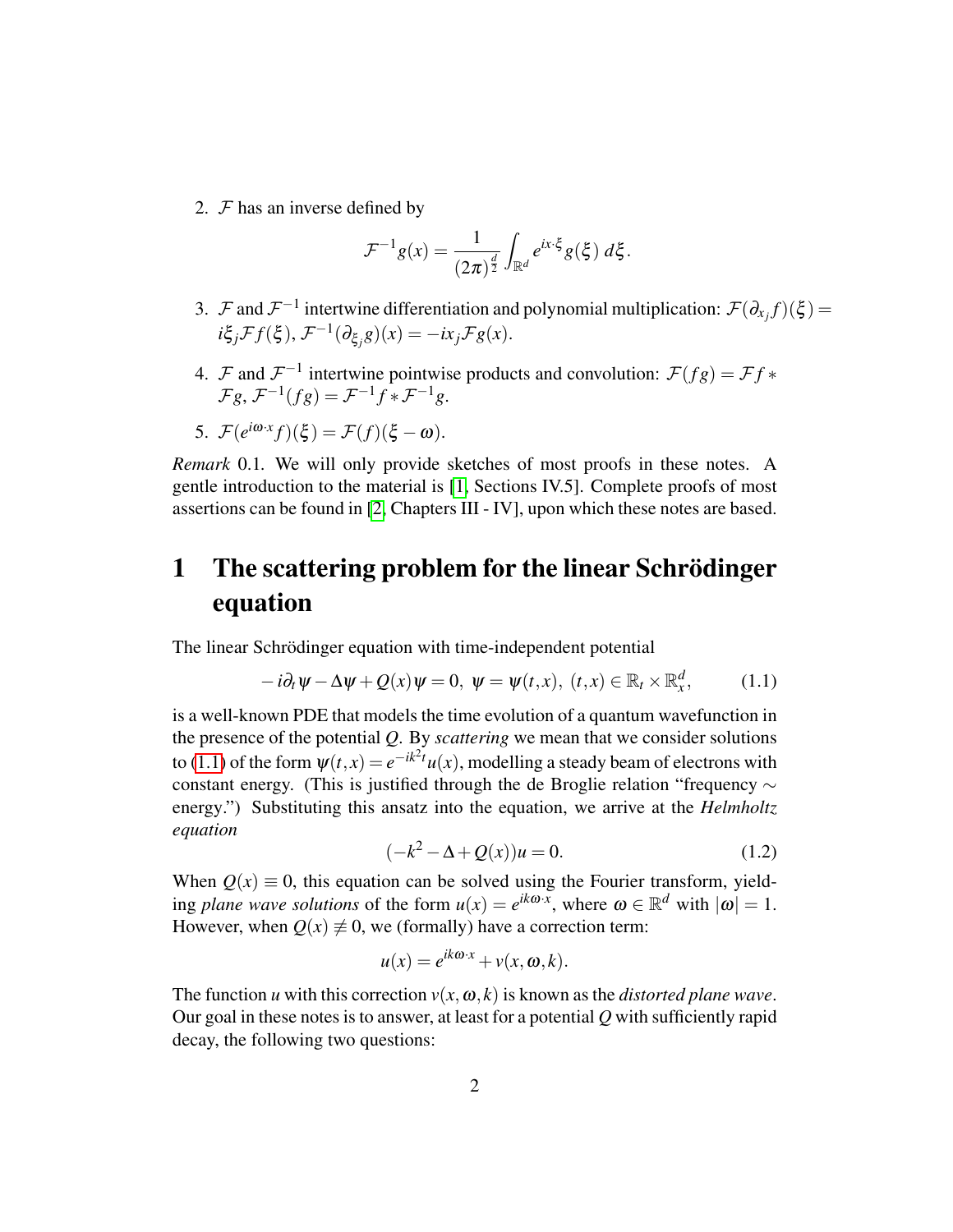- 1. *(Forward scattering problem):* Given information about the potential *Q*, what can we say about the distorted plane wave *u*?
- 2. *(Inverse scattering problem):* Given information about the distorted plane wave *u*, what can we say about the potential *Q*?

Forward and inverse scattering problems can be formulated with other equations of wave evolution. With different choices of PDE and different conditions imposed on the domain (see Section [5\)](#page-9-0) we can pose problems relevant to a wide variety of applications. Examples:

- 1. We have stated the simplest version of a scattering problem involving quantum particles. Our understanding of more sophisticated scattering problems can be considered to be one of the primary drivers of much of the advances in physics over the past century.
- 2. Medical imaging devices, at their core, operate by solving an inverse scattering problem. For example, an MRI places a patient in a strong oscillating magnetic field, which excites hydrogen atoms in the patient's body, resulting in an emission of electromagnetic signal which is measured by a detector. The inverse scattering problem is to use the signal measurements to reconstruct the image of the interior of the patient's body.
- 3. Sonar and radar technology is a natural application of inverse scattering problems: here the measurement of sound and electromagnetic waves can be used to reconstruct physical objects that interact with them.
- 4. Geophysical surveying uses inverse scattering problems to detect valuable resources (e.g. oil, water, minerals) deep underground.
- 5. In materials science, inverse problems arise naturally in nondestructive testing of properties of samples, for instance in electrical impedance tomography (using surface measurements of voltage to measure the interior conductivity of a material). This idea can be flipped on its head to produce interesting metamaterials: for instance, so-called cloaking devices, which are designed to interact with electromagnetic radiation in controlled ways to produce adaptive gradations of refractive index, resulting in the illusion of invisibility.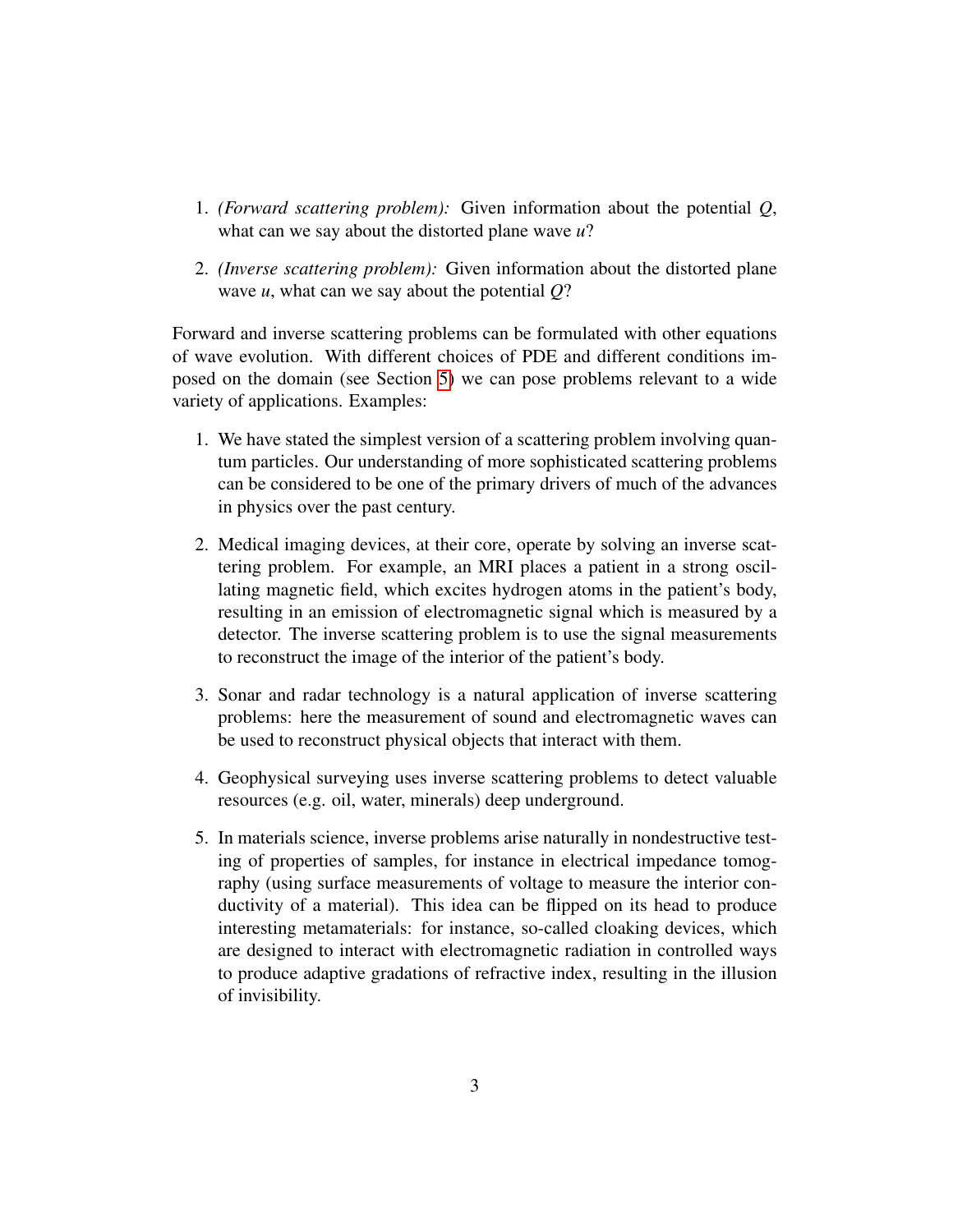## 2 Solution of the Helmholtz equation

From here on we work in  $\mathbb{R}^3$  for the sake of concreteness.

We first address the forward scattering problem, in which the potential *Q* is known and the distorted plane wave *v* is to be determined. Inserting the distorted plane wave solution  $u(x) = e^{ik\omega \cdot x} + v(x, \omega, k)$  into the Helmholtz equation [\(1.2\)](#page-1-1), we obtain an equation for *v*:

$$
(-k2 - \Delta + Q)v = -e^{ik\omega \cdot x}Q(x).
$$
 (2.1)

Formally this is an inhomogeneous Helmholtz equation for *v*:

<span id="page-3-0"></span>
$$
(-k^2 - \Delta + Q)v = f(x).
$$
 (2.2)

How do we solve such equations?

### 2.1 The Helmholtz equation with no potential

When  $Q(x) \equiv 0$ , this equation can again be solved by the Fourier transform:

$$
(-k^2 + |\xi|^2)\widehat{v}(\xi) = \widehat{f}(\xi),\tag{2.3}
$$

and therefore formally

$$
\nu(x) = \mathcal{F}^{-1}\left(\frac{\widehat{f}(\xi)}{|\xi|^2 - k^2}\right)(x) = \mathcal{F}^{-1}\left(\frac{1}{|\xi|^2 - k^2}\right) * f(x).
$$
 (2.4)

There is an issue here, in that  $(|\xi|^2 - k^2)^{-1}$  does not have a well-defined inverse Fourier transform, even as a tempered distribution. However, we can regularize the distribution to make sense of the transform. That is, since

$$
\mathcal{F}^{-1}\left(\frac{1}{|\xi|^2 - (k \pm i\varepsilon)^2}\right)(x) = \frac{1}{4\pi|x|}e^{-(\varepsilon \mp i k)|x|}
$$

defines for all  $\epsilon > 0$  a tempered distribution, we can take the distributional limit as  $\varepsilon \to 0$  to make sense of  $\mathcal{F}^{-1}(|\xi|^2 - k^2)^{-1}$ ; this is an instance of what is known as a *regularization* of a distribution. We thus obtain

$$
E_{\pm} = \lim_{\varepsilon \to 0} \mathcal{F}^{-1}\left(\frac{1}{|\xi|^2 - (k \pm i\varepsilon)^2}\right) = \frac{1}{4\pi |x|} e^{\pm i k |x|}.
$$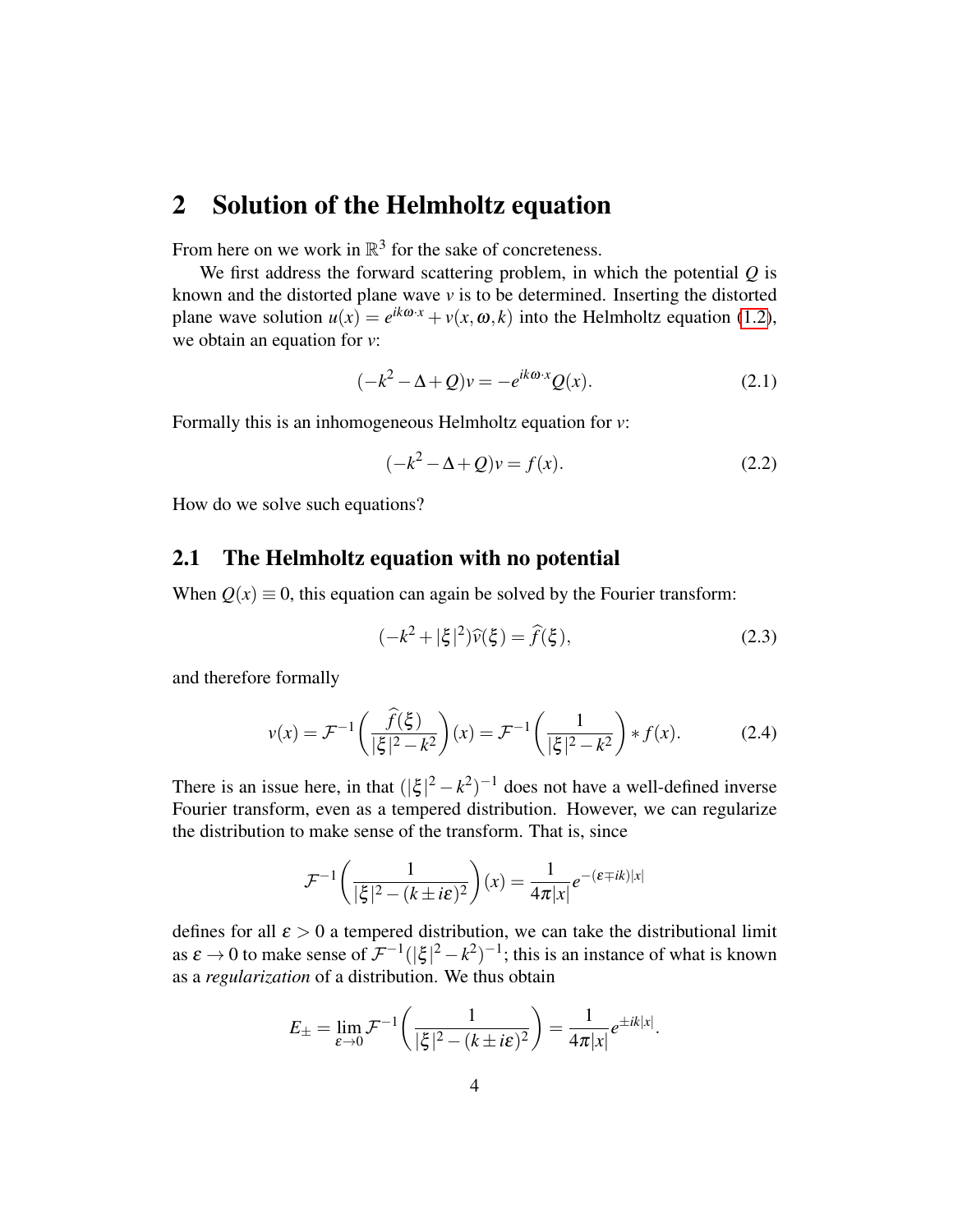These are *fundamental solutions* of the Helmholtz equation, and a solution to [\(2.2\)](#page-3-0) can now be written in the form

$$
u(x) = E_{\pm}f = \frac{1}{4\pi} \int_{\mathbb{R}^3} \frac{e^{\pm ik|x-y|}}{|x-y|} f(y) \, dy. \tag{2.5}
$$

We call *E*<sup>+</sup> *f* (resp. *E*<sup>−</sup> *f*) the *outgoing* (resp. *incoming*) solution. One notices that there is no uniqueness of the solution. In fact there are more ways to regularize the distribution, for instance using a principal value integral, and consequently even more fundamental solutions. Of course, as we have set our PDE on an unbounded domain, this is not unexpected. Uniqueness can be recovered once we set boundary conditions at infinity, i.e. a sufficiently strong decay condition. Some minimal decay is required: indeed,  $E_+(x) - E_-(x) = \frac{i}{2\pi}$  $\sin(k|x|)$  $\frac{K[X]}{X}$  solves the homogeneous equation, so there is no uniqueness in the class of functions decaying as  $O(|x|^{-1})$ .

Definition 2.1. We say that *v*(*x*) satisfies the *Sommerfeld conditions for outward radiation* in  $\mathbb{R}^3$  if

$$
v(x) = O(1/|x|)
$$
 and  $\frac{\partial}{\partial r}v(x) - ikv(x) = o(1/|x|)$  as  $|x| \to \infty$ ,

where  $r = |x|$  and  $\frac{\partial}{\partial r} = \frac{x}{|x|}$  $rac{x}{|x|} \cdot \frac{\partial}{\partial x}$  $\frac{\partial}{\partial x}$ .

*Remark* 2.1*.* The Sommerfeld radiation conditions describe a wave that is radiating energy away from the origin. One can show that the radiation conditions imply that the energy flux through a large sphere centered at the origin over a single period  $2\pi/k^2$  is positive. (See [\[1\]](#page-11-0).) This is considered necessary for physically valid solutions in scattering theory: energy should radiate from sources to infinity, rather than from infinity to sources. The latter scenario is described by the *Sommerfeld conditions for inward radiation*, obtained by replacing the − sign in the outward radiation conditions with  $a + sign$ .

<span id="page-4-0"></span>**Theorem 2.1** (Asymptotic behavior of free solutions). *Suppose f satisfies*  $|f(x)| \le$  $\langle x \rangle^{-3-\alpha}$ ,  $\alpha > 0$ . Then Equation [\(2.2\)](#page-3-0) has a unique solution u satisfying the radi*ation conditions. It takes the form*

$$
u(x) = u_{+}(x) = E_{+}f(x) = \frac{1}{4\pi} \int_{\mathbb{R}^{3}} \frac{e^{ik|x-y|}}{|x-y|} f(y) dy
$$
  
= 
$$
\frac{1}{4\pi} \frac{e^{ik|x|}}{|x|} \widehat{f}(k\theta) + O(|x|^{-(1+\alpha')}) \text{ as } |x| \to \infty,
$$

*where*  $\theta = \frac{x}{|x|}$  $\frac{x}{|x|}$  and  $\alpha' = \min(\frac{\alpha}{2} - \varepsilon, 1)$  *for arbitrary*  $\varepsilon > 0$ *.*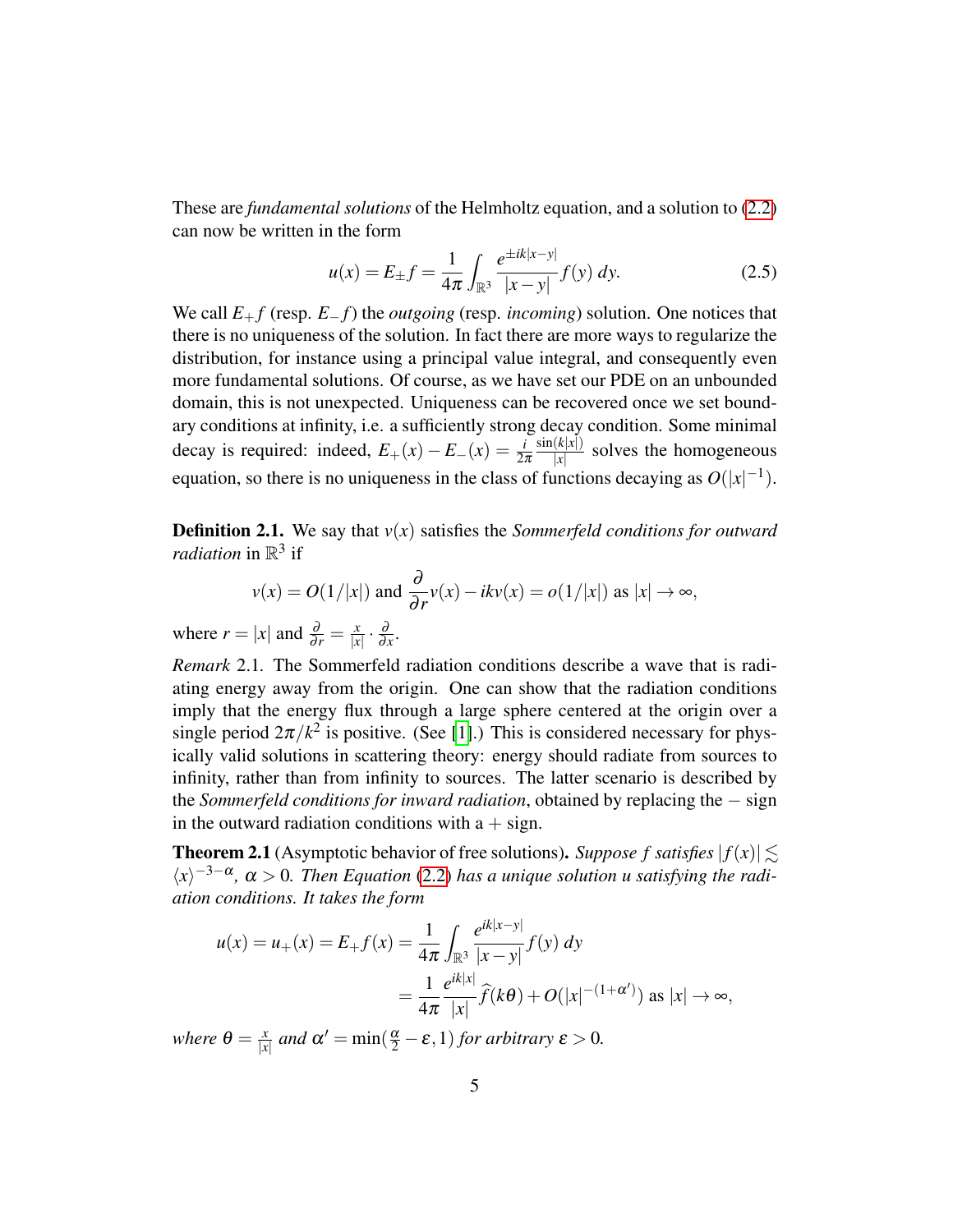*Sketch of proof.* The function  $u = E_{+}f$  manifestly solves [\(2.2\)](#page-3-0). The asymptotic behavior is essentially a stationary phase argument. For  $|y| < \frac{|x|}{2}$  we may write

$$
|x-y| = |x| - \theta \cdot y + O(|y|^2/|x|).
$$

Therefore on this region

$$
\frac{e^{ik|x-y|}}{|x-y|} = \frac{e^{ik|x|-ik\theta\cdot y+O(\frac{|y|^2}{|x|})}}{|x|(1+O(\frac{|y|}{|x|}))} = \frac{e^{ik|x|-ik\theta\cdot y+O(\frac{|y|^2}{|x|})}}{|x|}(1+O(|y|/|x|)).
$$

Performing the integral over  $|y| < \frac{|x|}{2}$  $\frac{x_1}{2}$  yields the dominant term, with an error. One can show the appropriate decay of this error term, as well as the error coming from the integration over  $|y| \ge \frac{|x|}{2}$ .

Next, we must verify the radiation conditions. This is done by taking the radial derivative inside the integral. This hits the kernel  $E_{+}$  in the numerator and denominator through the product rule; we then again perform a careful analysis of the integrals in the regions  $|y| < \frac{|x|}{2}$  $\frac{x}{2}$  and  $|y| \geq \frac{|x|}{2}$ .

Lastly, we verify uniqueness. Suppose  $\nu$  is another solution, and let  $x_0$  be a point, *B<sub>R</sub>* a ball at the origin with  $R > |x_0|$ . Integrating  $v(\Delta + k^2)u - u(\Delta + k^2)v$ over  $B_R \setminus B_\varepsilon(x_0)$  using Green's theorem, and taking  $\varepsilon \to 0$ , yields an expression for  $-v(x_0)$  which is shown to be  $o(1)$  as  $R \to \infty$ .  $\Box$ 

#### 2.2 The Helmholtz equation with potential

We return to Equation [\(2.2\)](#page-3-0), the Helmholtz equation with potential:

$$
(-k^2 - \Delta + Q)v = f(x).
$$

To solve this equation, we make the following ansatz: suppose  $v = E_{+}g$  for some *g*. Formally substituting into the equation and using the fact that  $(-k^2 - \Delta)E_+g =$ *g*, we find that *g* solves the integral equation

$$
g + QE_{+}g = (id + T)g = f(x),
$$
\n(2.6)

where  $Tg = QE_{+}g$ . We must then ask the question of existence and uniqueness of solutions to this equation. To do this we first introduce some norms and associated function spaces. For a function *f* define the weighted *L* <sup>∞</sup>-norm

$$
||f||_{L^{\infty,r}} = ||\langle x \rangle^r f(x)||_{L^{\infty}}
$$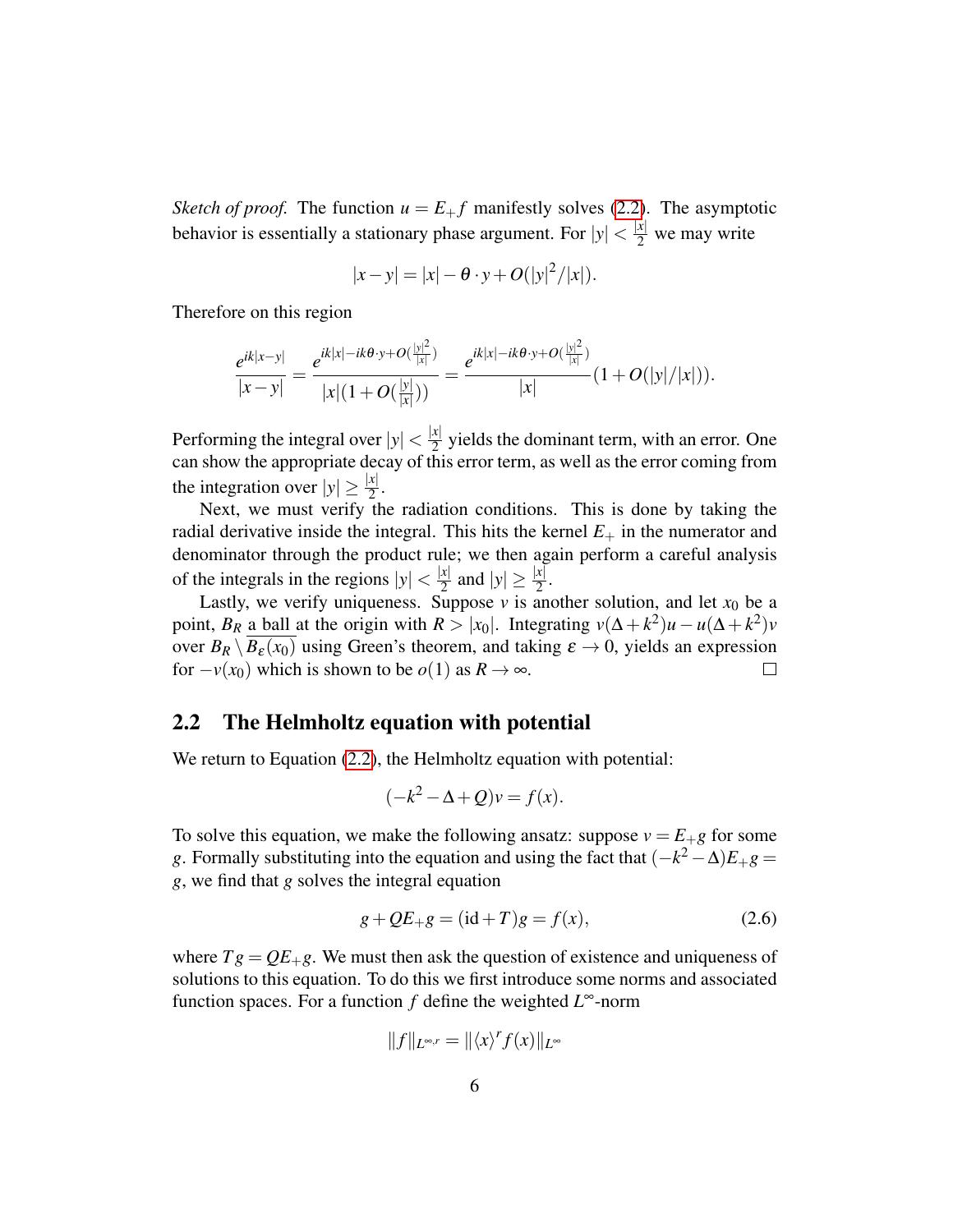and the weighted Sobolev norm

$$
||f||_{H^{s,r}} = \sum_{|j| \leq s} ||\langle x \rangle^r \nabla^j f||_{L^2}.
$$

Definition 2.2. We say that *v* is an *outgoing solution* of [\(2.2\)](#page-3-0) if *v* solves [\(2.2\)](#page-3-0) and is of the form  $v = E_{+}g$  for some  $g \in L^{\infty,3+\alpha}, \alpha > 0$ .

<span id="page-6-0"></span>**Theorem 2.2** (Existence and uniqueness of outgoing solutions). Let  $Q \in L^{\infty,3+\alpha}$ . *Then for any*  $f \in L^{\infty,3+\alpha}$ *, there exists a unique outgoing solution*  $v \in L^{\infty,1}$ .

*Sketch of proof.* We will show that *T* is a compact operator on  $L^{\infty,3+\alpha}$ . Then id + *T* is a compact perturbation of the identity, and the Fredholm alternative holds: the inhomogeneous equation  $(id + T)g = f$  is uniquely solvable in  $L^{\infty,\alpha}$  if and only if the homogenous equation  $(id+T)h = 0$  has trivial kernel.

From Theorem [2.1,](#page-4-0) we find that

$$
\langle x \rangle |E_{+}g| \lesssim \|g\|_{L^1} \lesssim \|g\|_{L^{\infty,3+\alpha}}
$$

and

$$
\langle x \rangle |\partial_x E_+ g| \lesssim \|g\|_{L^{\infty,3+\alpha}}.
$$

Moreover,  $E_{+}g$  and  $\partial_{x}E_{+}g$  are continuous functions. Define

$$
T_N g = Q(x) \eta_N(x) E_{+} g,
$$

where  $\eta_N$  is a smooth spatial cutoff at scale *N*. Then our estimates combined with Arzelà-Ascoli show that  $T_N$  is a compact operator on  $L^{\infty,3+\alpha}$ . Moreover we have

$$
\langle x \rangle^{3+\alpha} |(T-T_N)g| \lesssim \langle x \rangle^{3+\alpha} \langle x \rangle^{-3-\alpha} (1-\eta_N)(x) |E_{+}g|
$$
  

$$
\lesssim (1-\eta_N)(x) \langle x \rangle^{-1} \langle x \rangle |E_{+}g|
$$
  

$$
\lesssim \langle N \rangle^{-1} ||g||_{L^{\infty,3+\alpha}}.
$$

Therefore  $||T - T_N||_{L^{\infty,3+\alpha}} \to 0$  as  $N \to \infty$ , which proves that  $T$  is an operator norm limit of compact operators, and hence a compact operator.

Lastly, we can prove the following result:

**Theorem 2.3.** Let  $Q \in L^{\infty,1+\varepsilon}$  be real-valued. Suppose  $0 < \varepsilon_1 < \frac{\varepsilon}{2}$  $\frac{\varepsilon}{2}$  and  $h \in H^{0, \frac{1}{2} + \varepsilon_1}$ *solves the homogeneous equation*

$$
h + Q(x)E_+h = 0.
$$

*Then*  $h = 0$ *.*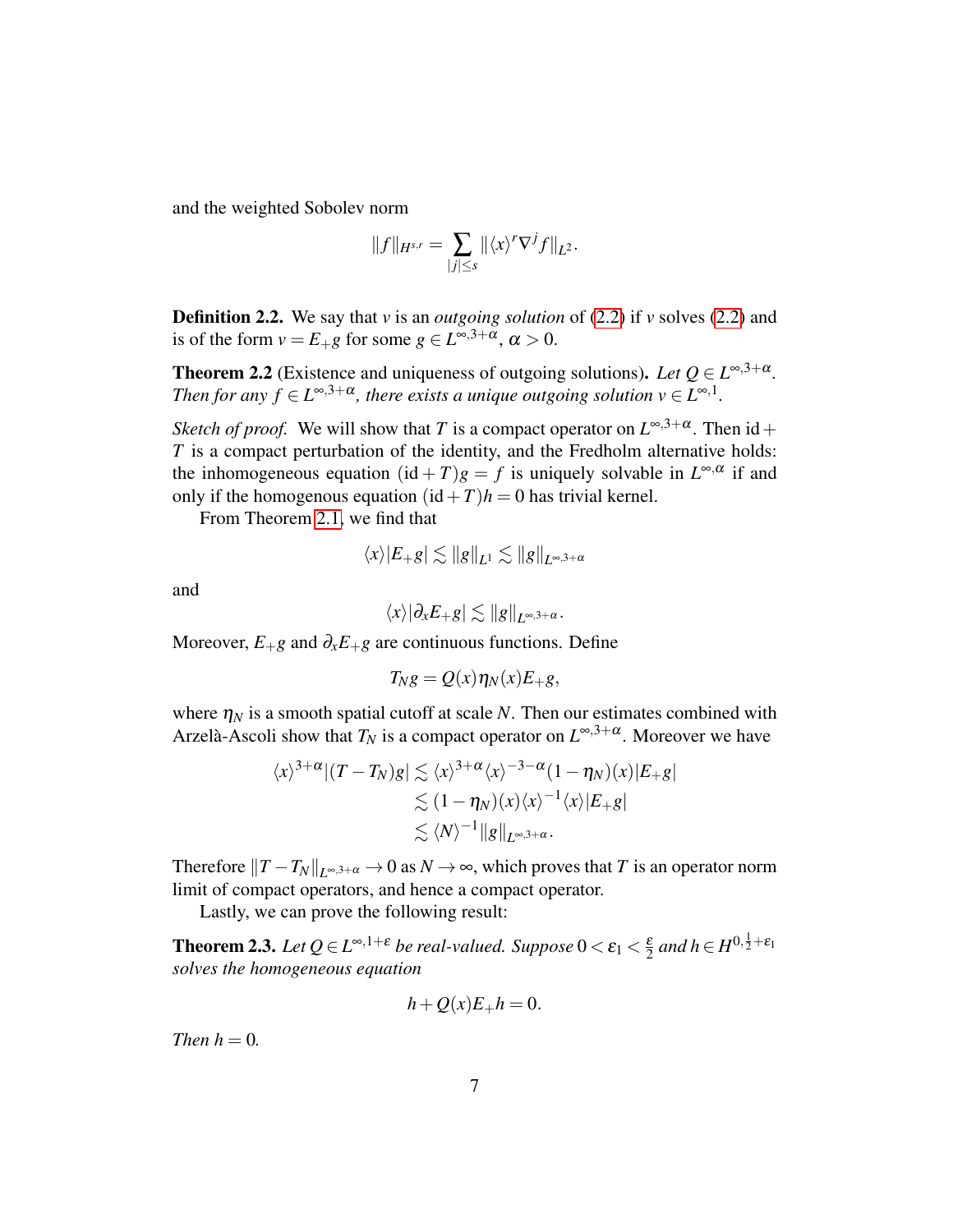This verifies the Fredholm alternative hypothesis, and hence our desired conclusion follows. As the proof is rather long, we take this result on faith. We do, however, mention the estimate that is at the heart of its proof:

<span id="page-7-1"></span>**Theorem 2.4** (Agmon's estimates). *For any*  $\varepsilon > 0$ ,

$$
||E_{+}h||_{H^{s,-\frac{1}{2}-\varepsilon}} \lesssim_{\varepsilon} k^{s-1} ||h||_{H^{0,\frac{1}{2}+\varepsilon}}, \ s=0,1,2
$$

*where the implicit constant is independent of k for*  $k \ge \varepsilon_0 > 0$ *.* 

 $\Box$ 

## 3 Solution of the forward scattering problem

With Theorem [2.2](#page-6-0) in hand, we return to the problem of solving

<span id="page-7-0"></span>
$$
(-k2 - \Delta + Q)v = -e^{ik\omega \cdot x}Q(x).
$$
 (3.1)

.

For any given  $Q \in L^{\infty,3+\alpha}$  and fixed  $k \in \mathbb{R}$ ,  $\omega \in S^2$ , we can find the unique outgoing solution of this equation *v*, namely  $v = E_{+}g$  where *g* is the unique solution of the integral equation

$$
(\mathrm{id} + Q(x)E_+)g = -Q(x)e^{ik\omega \cdot x}
$$

Now letting  $k \in \mathbb{R}$  and  $\omega \in S^2$  vary, we obtain a function  $v = v(x, k\omega, k)$  solving [\(3.1\)](#page-7-0). Since *v* is of the form  $E_{+}g$ , Theorem [2.1](#page-4-0) tells us that *v* has the following asymptotic behavior as  $|x| \to \infty$ :

$$
v(x,k\omega,k) = \frac{1}{4\pi} \frac{e^{ik|x|}}{|x|} \widehat{g}(k\theta,k\omega) + O(|x|^{-(1+\alpha')}),
$$

where

$$
\widehat{g}(k\theta,k\omega)=\int_{\mathbb{R}^3}g(x,k\omega)e^{-ik\theta\cdot x}\,dx.
$$

In conclusion, we have shown the following:

Theorem 3.1 (Existence and asymptotics for the distorted plane wave). *Assume*  $Q \in L^{\infty,3+\alpha}$ *. For any*  $\omega \in S^2$ *, the distorted plane wave* 

$$
u(x, \omega, k) = e^{ik\omega \cdot x} + v(x, k\omega, k)
$$

*exists and has the following form as*  $|x| \rightarrow \infty$ *:* 

$$
u(x, \omega, k) = e^{ik\omega \cdot x} + \frac{e^{ik|x|}}{|x|} a(\theta, \omega, k) + O(|x|^{-(1+\alpha')}).
$$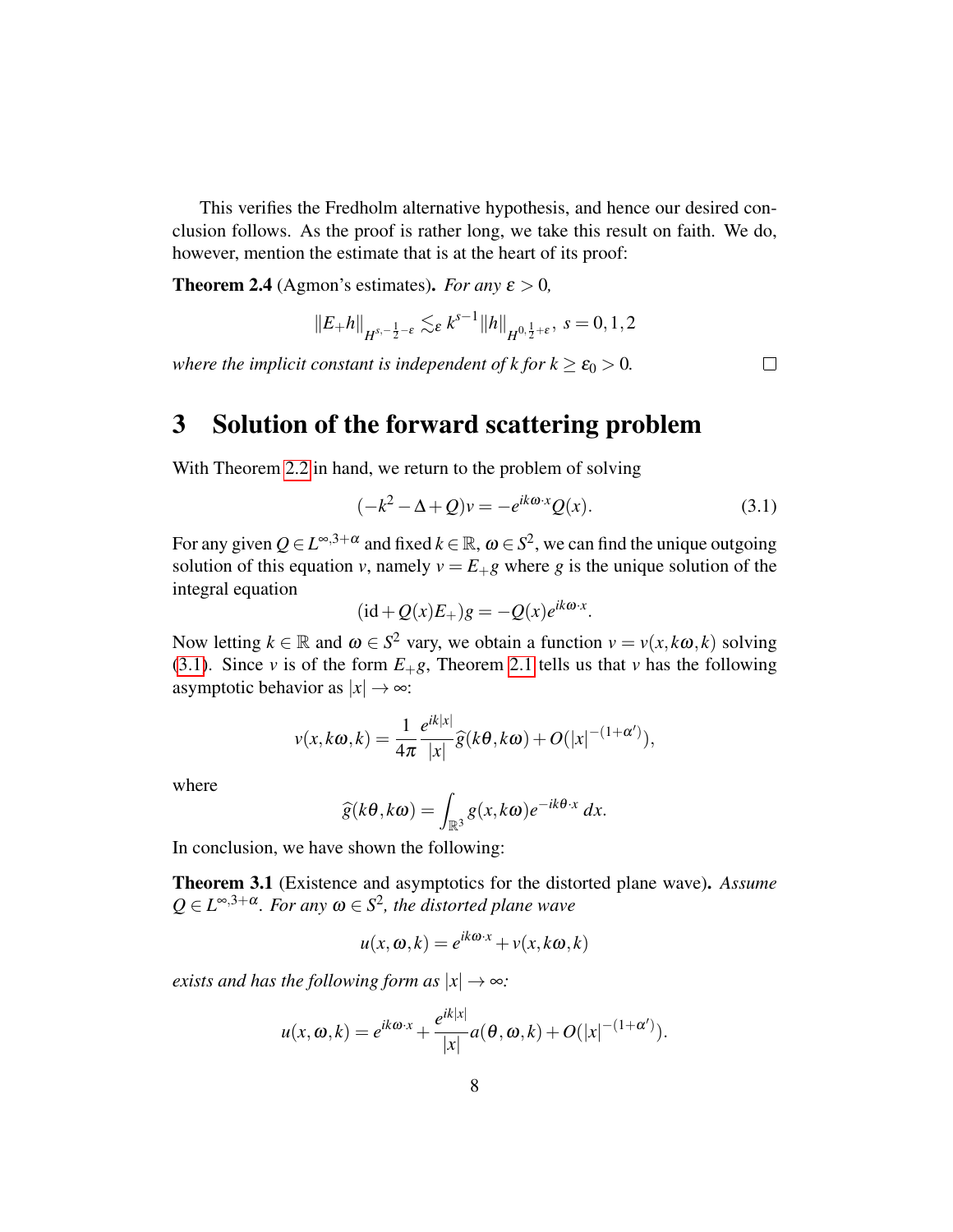**Definition 3.1.** The function  $a(\theta, \omega, k)$  is called the *scattering amplitude*.

This completely solves the scattering problem: if we know the potential *Q*, then we can construct the distorted plane wave, and we can describe it completely as  $|x| \to \infty$  via the scattering amplitude.

### 4 Solution of the inverse scattering problem

Lastly, we handle the inverse scattering problem: the reconstruction of the potential  $Q(x)$ , given information about the scattering amplitude  $a(\theta, \omega, k)$ .

*Remark* 4.1. This problem is overdetermined: *a* depends on  $(3-1)+(3-1)+1=$ 5 parameters, while *Q* depends on just 3 parameters.

Theorem 4.1 (Recovery of potential from scattering amplitude). *Suppose we know*  $Q \in L^{\infty,3+\alpha}$ , and we know the scattering amplitude  $a(\theta,\omega,k)$  for all  $(\theta,\omega,k) \in$  $S^2 \times S^2 \times \mathbb{R}_+$ *. Then the value of*  $Q(x)$  *can be determined for all*  $x \in \mathbb{R}^3$ *.* 

*Proof.* Substituting  $v = E_{+}g$  into Equation [3.1,](#page-7-0) we consider once again its integral form:

$$
g + Q(x)E_{+}g = (\mathrm{id} + T)g = -e^{ik\omega \cdot x}Q(x).
$$

The idea is to take the Fourier tranform of this equation, obtaining:

<span id="page-8-0"></span>
$$
\widehat{g}(\xi, k\omega) + \mathcal{F}[QE_{+}g] = -\widehat{Q}(\xi - k\omega),\tag{4.1}
$$

and use the fact that  $a(\theta, \omega, k) = (4\pi)^{-1} \hat{g}(k\theta, k\omega)$  to obtain information about  $\hat{Q}$ .

We pose the equation for  $g \in H^{0, \frac{1}{2} + \alpha}$ . Note that if  $g \in H^{0, \frac{1}{2} + \alpha}$ , then by Ag-mon's estimates (Theorem [2.4\)](#page-7-1) we have  $E_{+}g \in H^{0,-\frac{1}{2}-\alpha}$  and hence  $Q(x)E_{+}g \in$  $H^{0,3-\frac{1}{2}} \subset H^{0,\frac{1}{2}+\alpha}$ . Then again by Agmon's estimates, we have

$$
||Tg||_{H^{0,\frac{1}{2}+\alpha}}=||QE_{+}g||_{H^{0,\frac{1}{2}+\alpha}}\lesssim k^{-1}||g||_{H^{0,\frac{1}{2}+\alpha}}
$$

for all  $k > 1$ , with the implicit constant independent of  $k$ . Therefore the operator  $T: H^{0, \frac{1}{2} + \alpha} \to H^{\frac{1}{2} + \alpha}$  has norm  $||T|| < 1$  for large *k*. So we conclude that  $id + T$  is invertible for *k* large, with inverse given by the Neumann series

$$
(\mathrm{id} + T)^{-1} = \frac{1}{\mathrm{id} + T} = \sum_{j=0}^{\infty} (-1)^j T^j.
$$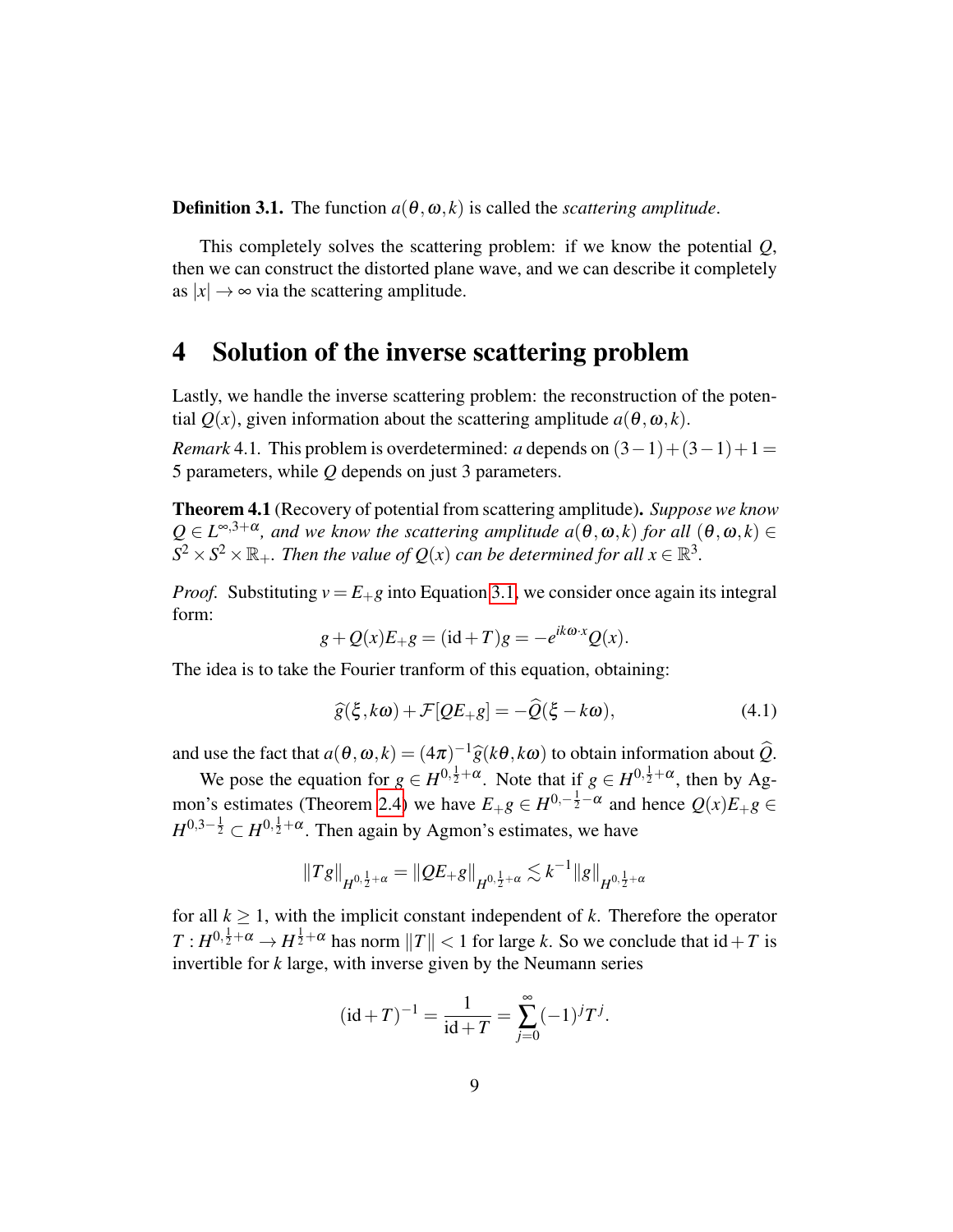Since

$$
||g||_{H^{0,\frac{1}{2}+\alpha}} \leq ||(\mathrm{id}+T)^{-1}|| ||Q(x)e^{ik\omega \cdot x}||_{H^{0,\frac{1}{2}+\alpha}} = ||(\mathrm{id}+T)^{-1}|| ||Q(x)||_{H^{0,\frac{1}{2}+\alpha}},
$$

we conclude that  $||g||_{H_0^0, \frac{1}{2}+\alpha}$  is bounded as  $k \to \infty$  uniformly in  $\omega$ .

Now we return to Equation [4.1.](#page-8-0) We estimate using Cauchy-Schwarz and Agmon:

$$
|\mathcal{F}(QE_{+}g)| \leq \int_{\mathbb{R}^{3}} |Q(x)||E_{+}g| dx \lesssim \int_{\mathbb{R}^{3}} \langle x \rangle^{-3-\alpha} |E_{+}g| dx
$$
  
\n
$$
\leq ||\langle x \rangle^{-5/2}||_{L^{2}(\mathbb{R}^{3})} ||\langle x \rangle^{-\frac{1}{2}-\alpha} E_{+}g||_{L^{2}(\mathbb{R}^{3})}
$$
  
\n
$$
\lesssim ||E_{+}g||_{H^{0,-\frac{1}{2}-\alpha}} \lesssim k^{-1} ||g||_{H^{0,\frac{1}{2}+\alpha}} = O(1/k).
$$

Therefore

$$
\widehat{Q}(\xi - k\omega) = -\widehat{g}(\xi, k\omega) + O(1/k).
$$

For a given  $\omega \in S^2$ , let  $\eta \in \mathbb{R}^3$  be orthogonal to  $\omega$ . Set

$$
\theta_k=\frac{k\omega+\eta}{|k\omega+\eta|},\ \xi_k=k\theta_k.
$$

Note that

$$
|k\omega + \eta|^{-1} = (k^2 + |\eta|^2)^{-\frac{1}{2}} = k^{-1}(1 + O(|\eta|^2/k^2)).
$$

Therefore

$$
\xi_k - k\omega = (1 + O(|\eta|^2/k^2))(k\omega + \eta) - k\omega \to \eta
$$

as  $k \rightarrow \infty$ , and hence

$$
\widehat{Q}(\xi_k - k\omega) \to \widehat{Q}(\eta) \text{ as } k \to \infty.
$$

Thus we can recover  $\widehat{Q}(\eta)$ , where  $\eta$  is any vector orthogonal to any  $\omega \in S^2$ . Hence  $\widehat{Q}(\eta)$  can be recovered for arbitrary  $\eta$ , and thus we recover  $Q(x)$ .

## <span id="page-9-0"></span>5 Extensions and conclusion

1. The methods we have described are rather general and work for a larger class of potentials and in all dimensions  $\geq$  2; we have chosen  $d = 3$  and  $Q \in L^{\infty,3+\alpha}$  purely to simplify some exposition. It is possible to recover similar conclusions for potentials with weaker decay, such as  $Q \in L^{\infty,1+\alpha}$ .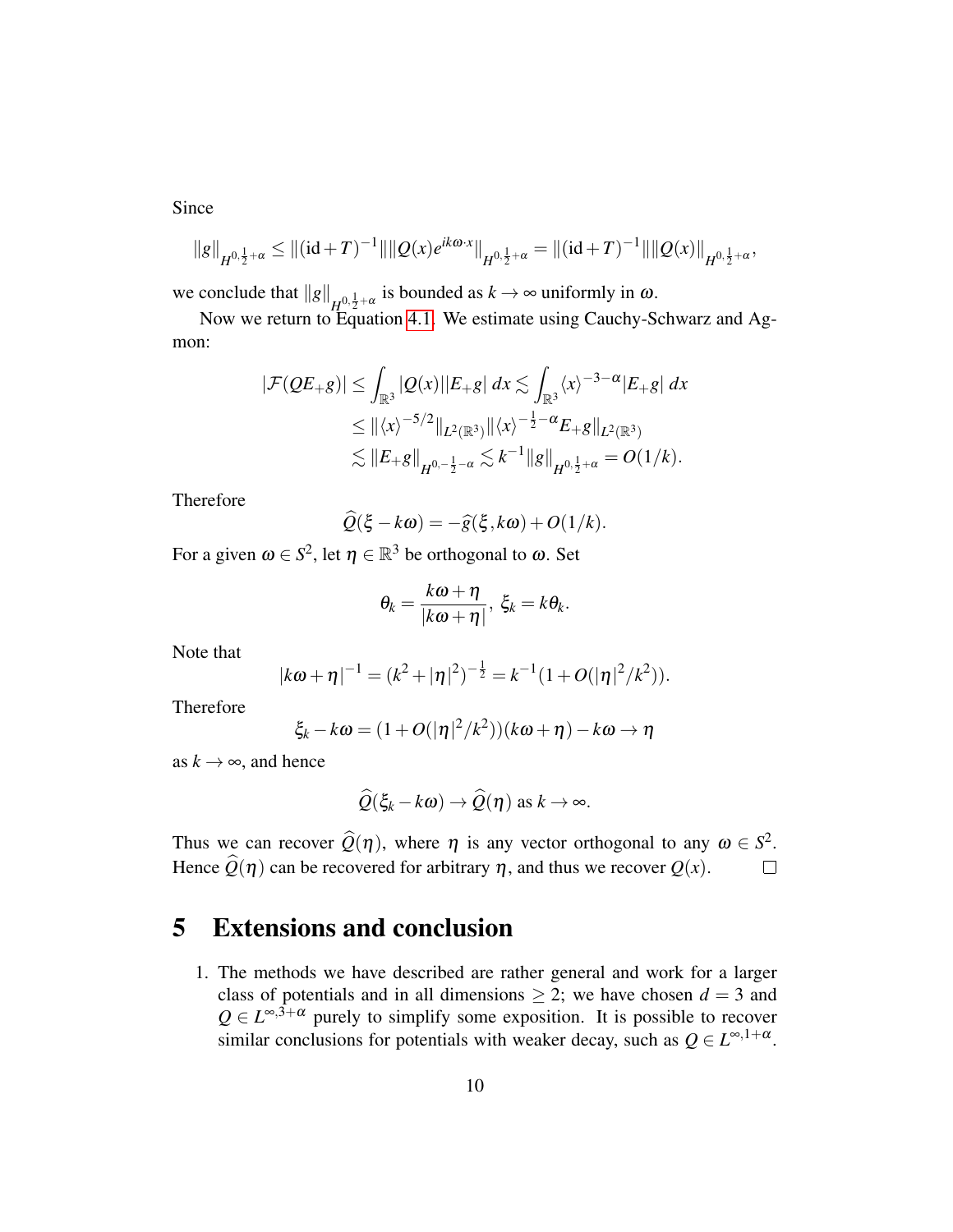The "holy grail," so to speak, for these methods would be the Coulomb potential  $Q(x) = |x|^{-1}$ ; sadly some extra work needs to be done to get to this decay class of potentials. One trick that physicists employ is to approximate the Coulomb potential with the Yukawa potential  $Q(x) = \frac{e^{-\gamma|x|}}{|x|}$  $\frac{1}{|x|}$ , to which our methods can be applied.

- 2. We should note that physicists would probably balk at our solution of the forward problem. There are other ways to solve the forward scattering problem: key words here are *partial wave analysis* and *Born approximation*.
- 3. We have remarked earlier that the inverse scattering problem is overdetermined in dimension 3, and in general for dimensions  $d \geq 2$ ; again the scattering amplitude is determined by  $(d-1)+(d-1)+1 = 2d-1$  parameters, while the potential is determined by *d* parameters. Thus one might believe that it is possible to recover the potential with less information on the scattering amplitude. This turns out to be correct: for example, one can prove inverse scattering results at fixed energy  $(a(\theta, \omega, k)$  known for a single value of *k*), or study backscattering problems  $(a(\theta, -\theta, k)$  known).
- 4. A related problem one can consider is the inverse boundary value problem. Here we consider the Dirichlet problem

<span id="page-10-0"></span>
$$
\begin{cases}\n(-k^2 - \Delta + Q(x))u = 0 & x \in \Omega, \\
u(x) = h(x) & x \in \partial\Omega,\n\end{cases}
$$
\n(5.1)

where  $\Omega$  is a bounded domain in  $\mathbb{R}^d$  with  $C^{\infty}$  boundary. If for *k* fixed this boundary value problem enjoys existence and uniqueness of solutions, then one can form the *Dirichlet-to-Neumann operator*

$$
\Delta h = \frac{\partial u}{\partial n}\bigg|_{\partial \Omega},
$$

where *u* is the solution to [\(5.1\)](#page-10-0) with data *h*. The *inverse boundary value problem* consists of recovering the potential *Q* from information on the operator Λ. One way in which this type of problem appears (albeit with a different PDE) is in electrical impedance tomography: one can imagine that  $\Omega$  is a region through which current flows, and which has varying electrical conductivity  $\gamma(x)$ . Then the voltage *u* satisfies the equation  $\nabla \gamma(x) \cdot \nabla u(x) = 0$ on  $\Omega$ . The Dirichlet-to-Neumann operator allows us to measure the flux